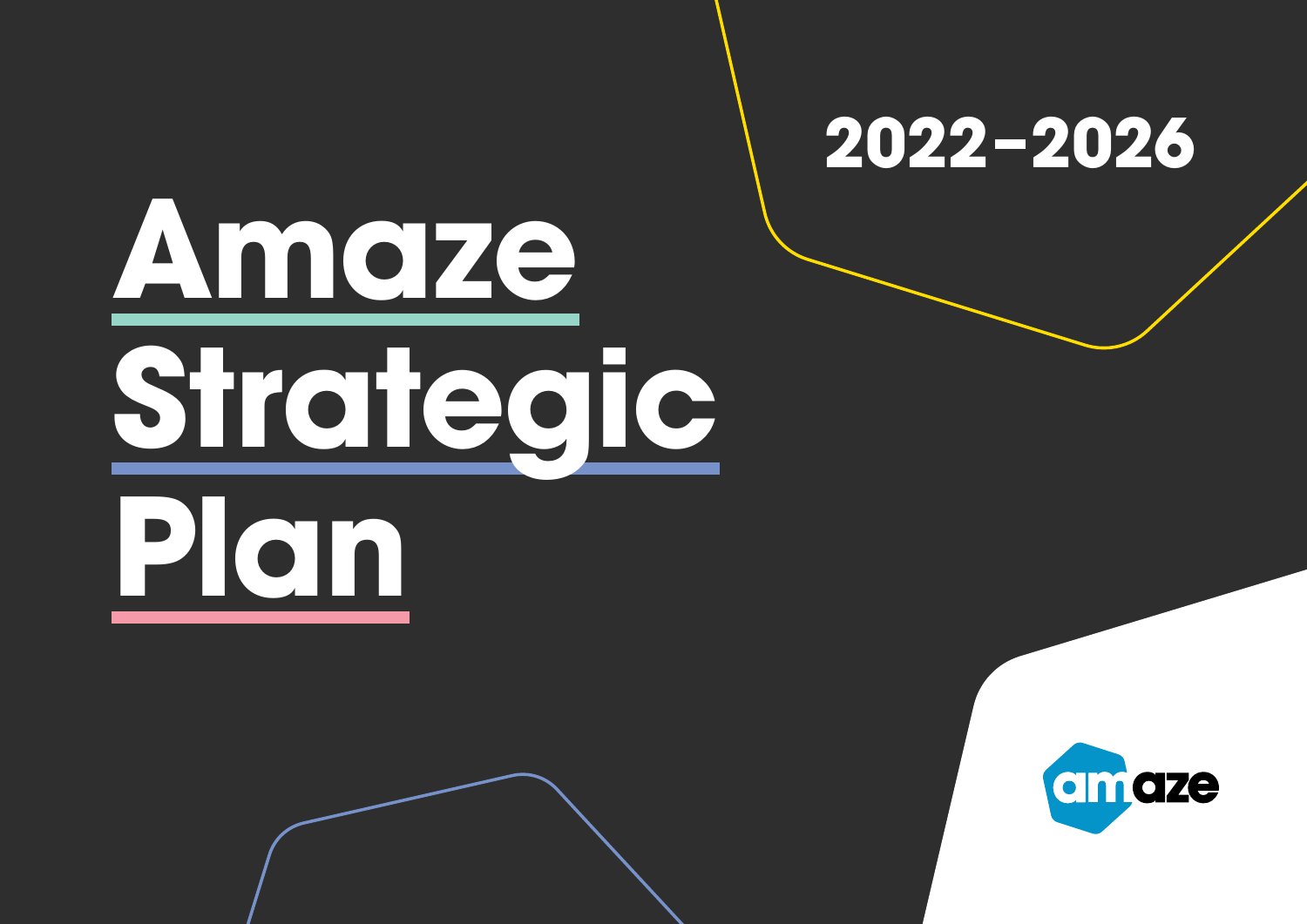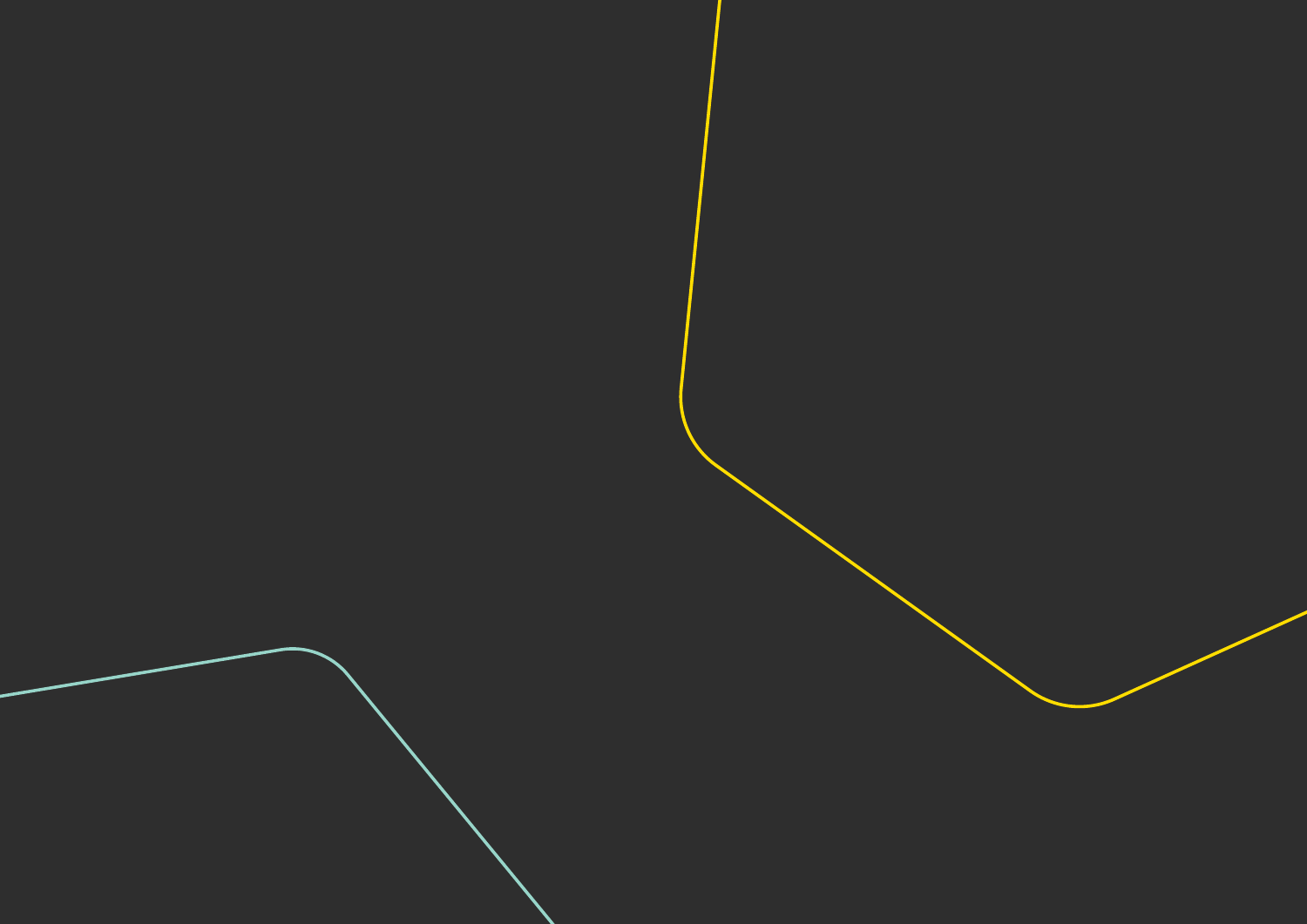## **Contents**

| Introduction from Board Chair and CEO    |   |
|------------------------------------------|---|
| <b>Vision, Mission and Values</b>        |   |
| <b>Strategic Priorities</b>              |   |
| <b>Measuring our impact and outcomes</b> | Я |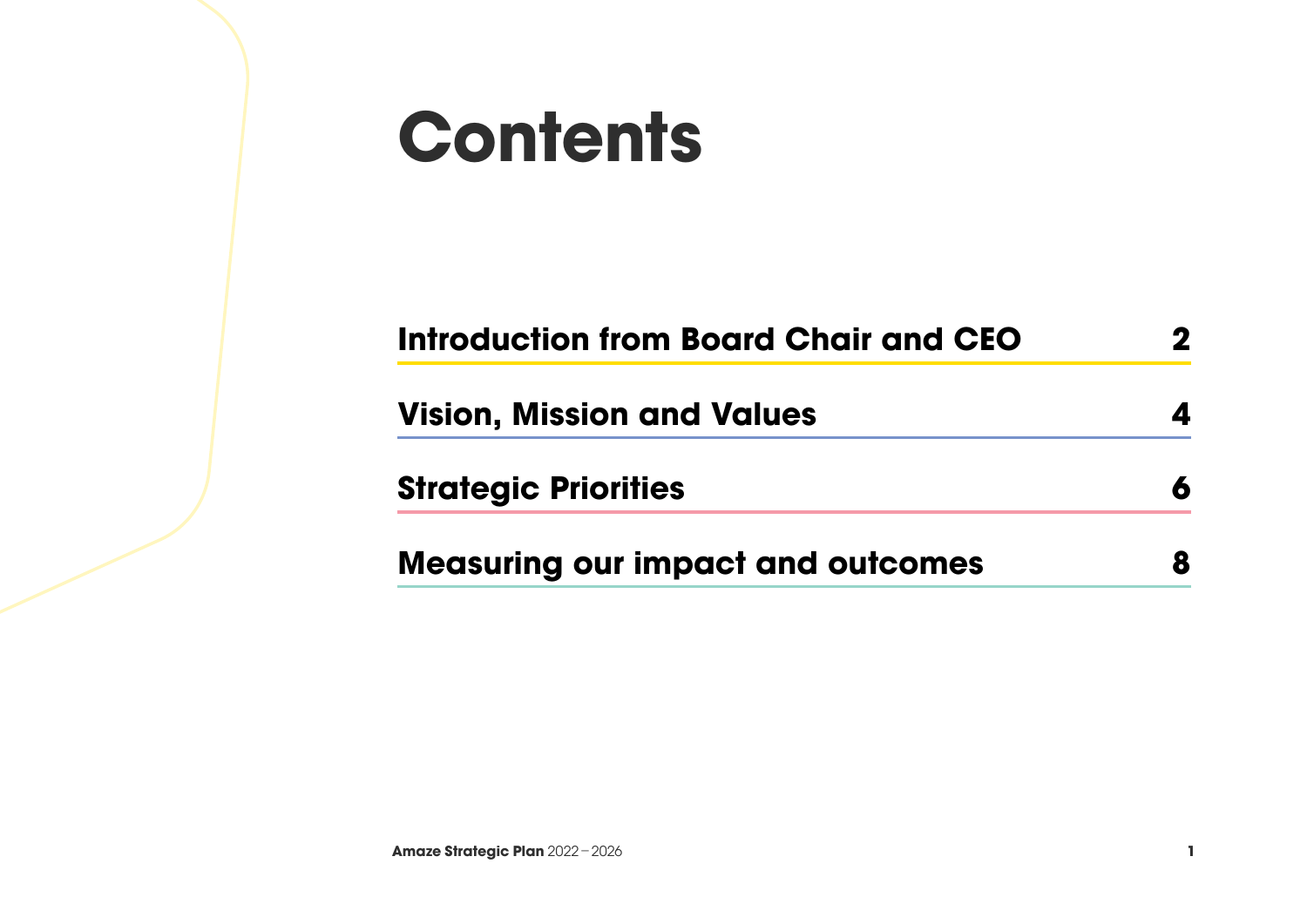# <span id="page-3-0"></span>**Introduction** from Board Chair and CEO

We are delighted to bring you our Strategic Plan for 2022-2026. We see this strategy as an evolution, not a revolution, which builds upon the foundations of Amaze's 50-year history of supporting the autism community in Victoria. The current make-up of our staff and Board reflects that we are now more part of a community than ever before and this has informed where we target our efforts.



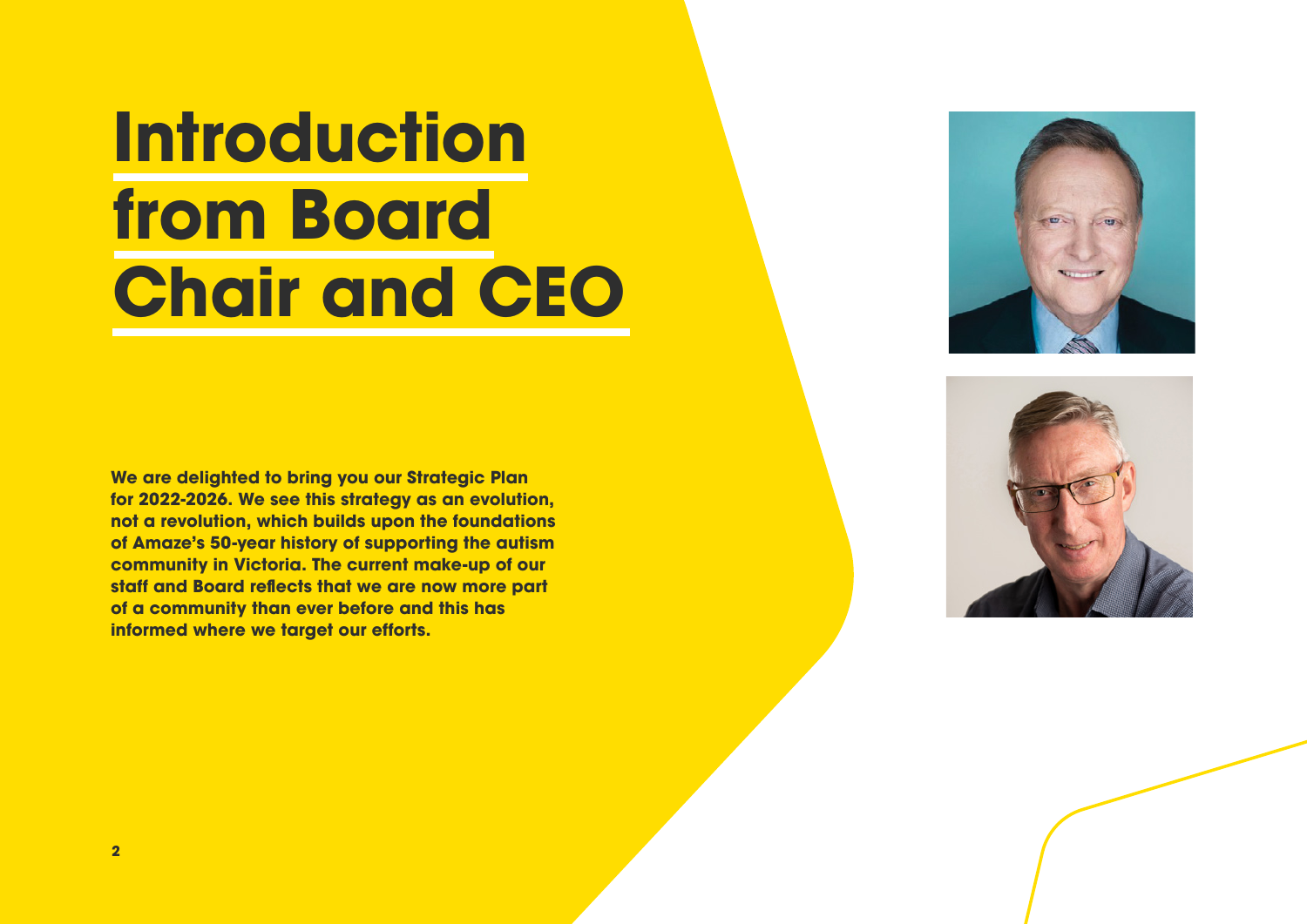In developing this strategy we have crafted a new Vision and Mission to reflect and communicate our renewed focus and what we want to achieve. Autism is a lifelong condition and we are here for Autistic people at all ages and stages.

Our reputation is based on our well-respected work in policy, advocacy, advice and support principally in Victoria. However, whilst we have a Victorian history and Victorian base, we need a national voice and national influence to realise our Vision.

Amaze has very successfully elevated the issues facing the Autistic community with policy makers and the wider public and this strategy builds on the work that has been done to date, in particular the work to address awareness, attitudes and understanding.

There is, however, much more work to be done. Our ambitions are significant and reflect the aspirations of our community. We don't shy away from this. Our aim is to contribute to the change our community wishes to see and it will require collaboration with others to achieve the goals we have set.

Partnership is the key to achieving our ambitions. We recognize that we are stronger with a shared voice and that working together leads to greater shared success. We will highlight the successes of all partners and shine a light on the great work being done in the sector. We will also actively promote the work of organisations breaking new ground, developing new practice and making an impact.

We aim to model behaviours and approaches that we hope others will follow and to incubate programs and initiatives that others may deliver.

In working in partnership, we know that Amaze can bring a unique contribution to the sector and the sector landscape. We are proud that Amaze is seen as a valued resource for and supporter of the autism community and autism sector more broadly. Our national Autism Connect helpline provides information to others and means that we are connected to issues affecting the autism community around the country.

This five-year strategy is situated in the reality of our times, responding to and reflecting the impact of COVID and a sense of urgency in

our actions. Now is the time to create change. While areas of focus in the strategic priorities listed in this strategy are not dramatically different, we are changing the way we focus our efforts.

Driven by the idea that the strength of a community can be measured by how it supports its most disadvantaged members, we aim to take a social justice approach to best direct our resources and support those who need our support most.

Our work will continue to be informed by best research practice and evidence. However, it is more important than ever that we continue to improve measurement of our progress and outcomes to ensure we are creating the greatest impact for our efforts.

Professor Warren Bebbinaton. Chair

Jim Mullan, CEO

Amaze Strategic Plan 2022 – 2026 3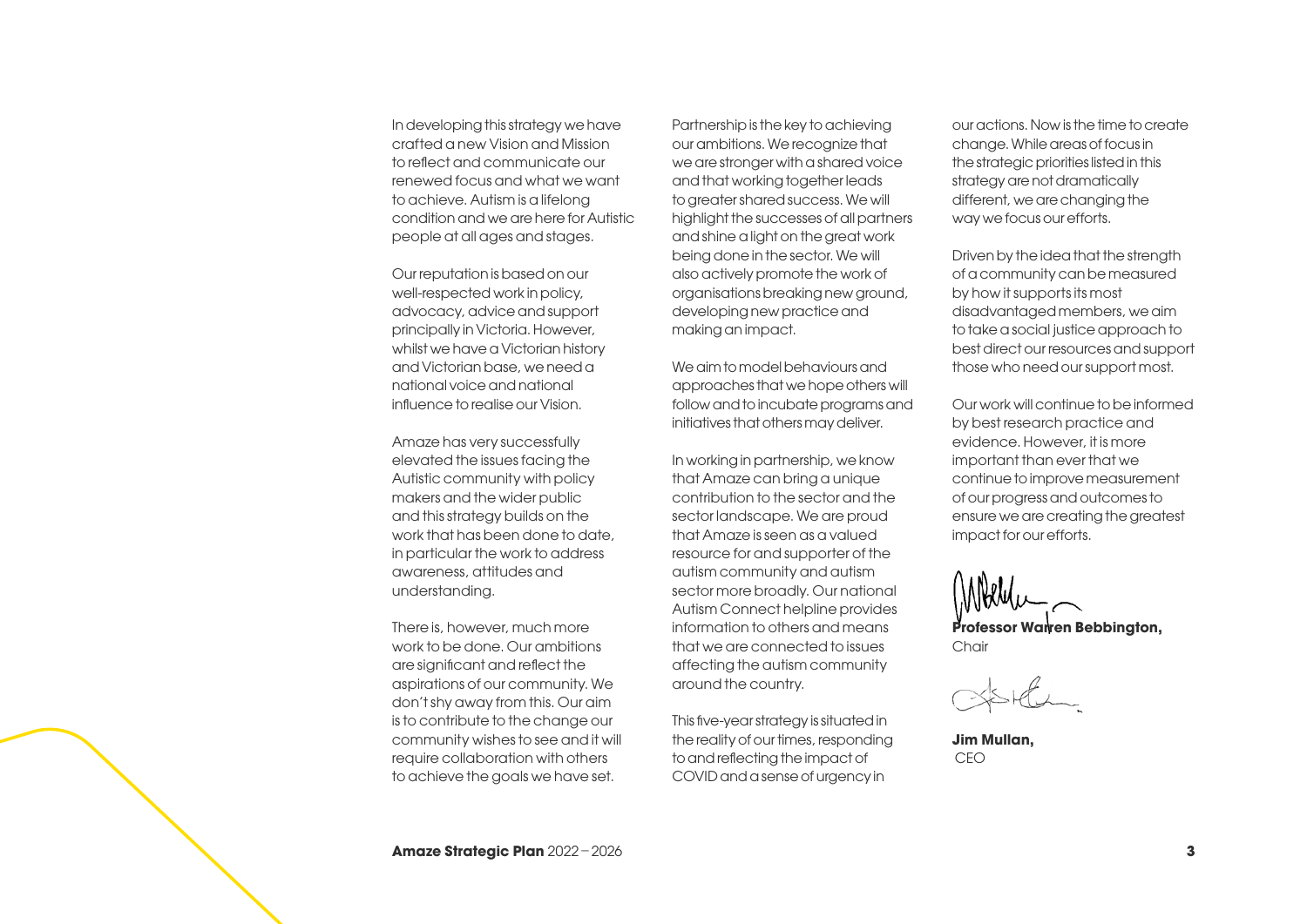# Vision, Mission and Values

### Our Vision

An Australia that embraces Autistic people and their families living their best lives.

### Our Mission

To create positive change with Autistic people and their families at all life stages by advocating, influencing, innovating, mobilising efforts and opening doors. This ambition will be realised by being a trusted source of information, advice and support and a willing partner in the development of new practice and approaches.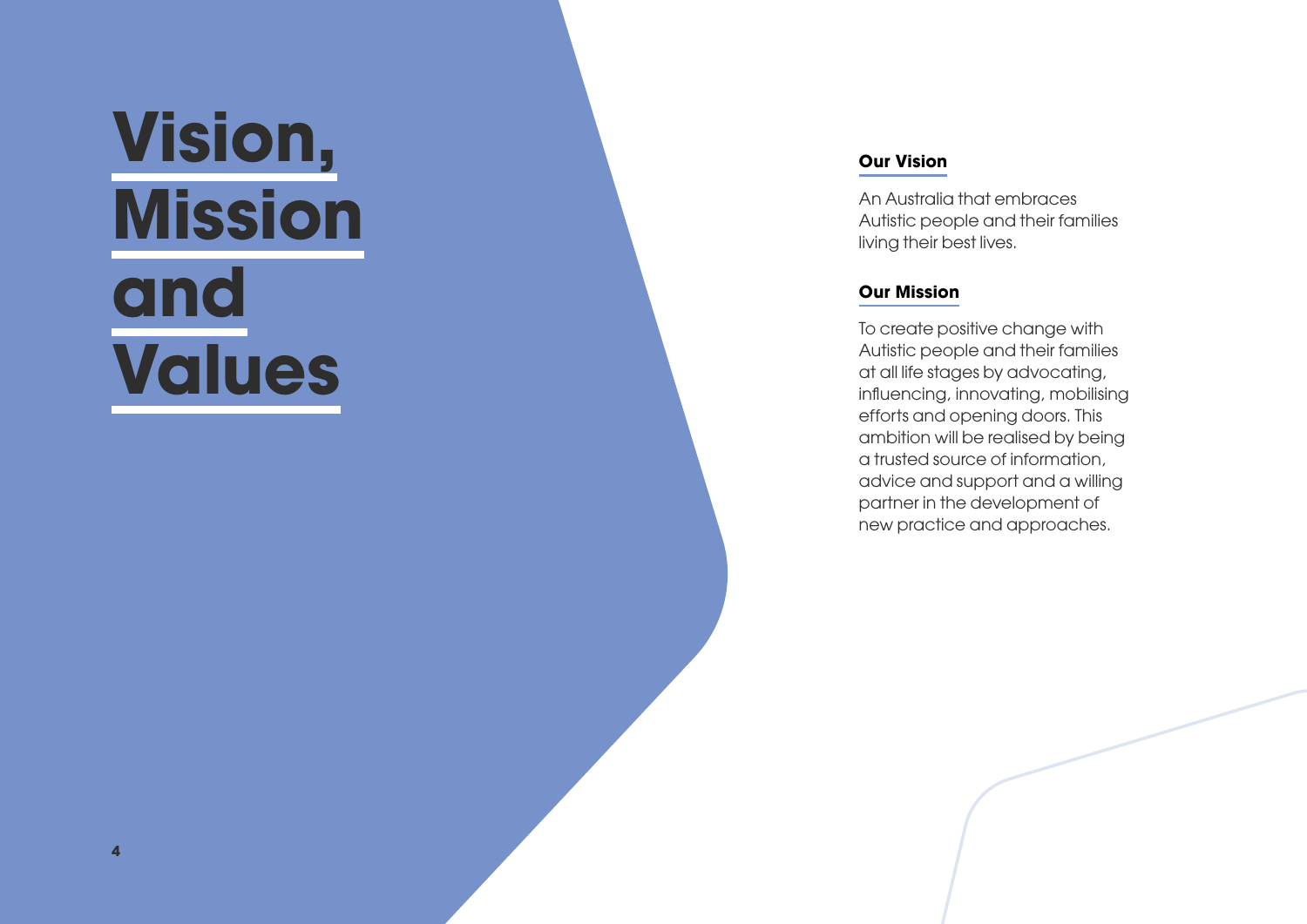### Our Values

We recognise that our mission and vision will not be achieved by working in isolation, we are of and for the community, we will always adopt a strengthsbased approach to our work, we will maintain our independence and support the work of all partners. These are the standards to which Amaze will be held accountable.



We were born from the autism community over 50 years ago and our Board and staff are of and for the community. We are grounded in the reality of the community we are part of and support. Lived experience is valued and prioritised in our work. The voices of Autistic people and families are heard and inform our efforts.



Amaze is committed to working with all partners and stakeholders to achieve our shared objectives. Our partnerships will be hallmarked by cooperation and collaboration in the development of policy and programs, recognition of the skills and expertise of others as well as trust and openness in the management of our relationships.



We are change makers and will take a constructive and solution-focused attitude. Our approach is to seek common ground and work with others to offer practical solutions. We will be the voice of progress and reason. We will innovate and identify successes that can be built on by ourselves or others. We will promote the work of others that has a positive impact on and for our community.



We will maintain our independence and offer a unique contribution. We will have the fortitude to have direct and honest conversations. Where we believe improvements can be made, we will offer solutions and advocate for the needs of the autism community.

| <b>Evidence Informed</b> |
|--------------------------|
| and Outcomes             |
| <b>Driven</b>            |
|                          |

Our work and decisions will be informed by the best available research, community and practice evidence. We advocate for measures to track outcomes for Autistic people to get a clearer picture of the situation and so there is greater accountability.



We take a strenaths-based rather than a deficit-based approach. We believe in demonstrating and promoting the contribution Autistic people can make, as well as the value of and benefits to society when Autistic people participate and are included.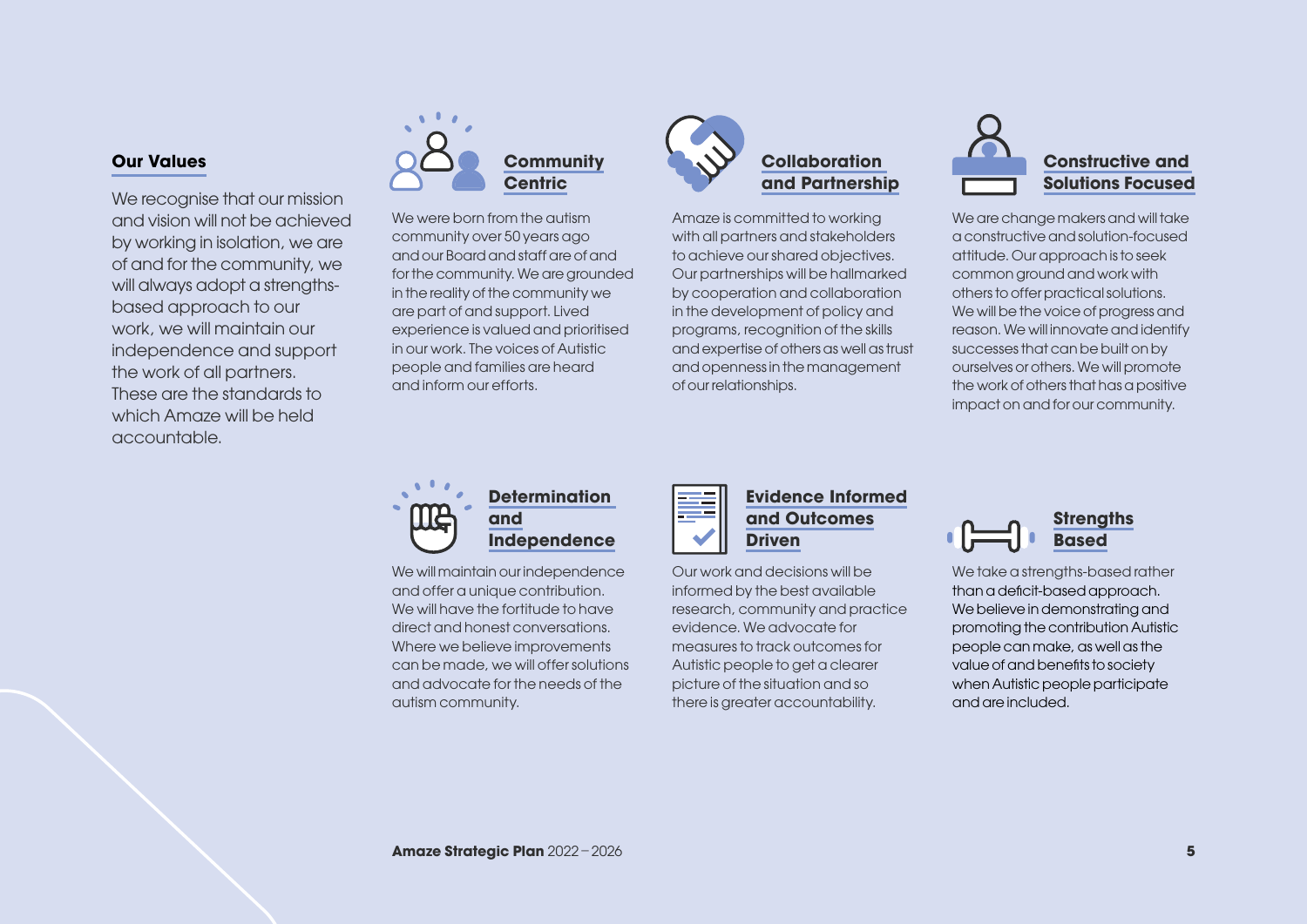# **Strategic** Priorities

Our Strategic Priorities reflect the areas that we believe will have the greatest opportunity for impact for the community. Cross cutting these priorities are the ongoing supports we provide to all Autistic people and their families at all ages, including those parts of our community who have complex needs or who may experience multiple forms of challenges or disadvantage. Different parts of the community have differing needs and levels of engagement. We will take a social justice approach to ensure the greatest effort is focused on those with the greatest need.



Having an autism diagnosis helps Autistic people to build selfunderstanding, identity, community connections and well-being. We want all Autistic people to have access to timely and affordable diagnosis. An accurate diagnosis enables adjustments to be put in place so Autistic people can do their best at school, at work and in life.

### We will focus our work on:

- Increasing access to timely, affordable and accurate assessment and diagnosis
- Working with partners on innovations to build systems capability
- Advocacy to remove the age cap for Medicare rebates for autism assessment



A good education is the foundation for a good life. We want to see our early learning, schools, vocational and higher education sectors enabling Autistic people to thrive.

### We will focus our work on:

- Informing and monitoring implementation of Victoria's autism education strategy and school disability inclusion reforms
- Improving autism inclusion in vocational education and training (in particular TAFE) as a major destination for many in our community and a critical pathway to employment
- Equipping our community with information and advice to enable self-advocacy in education systems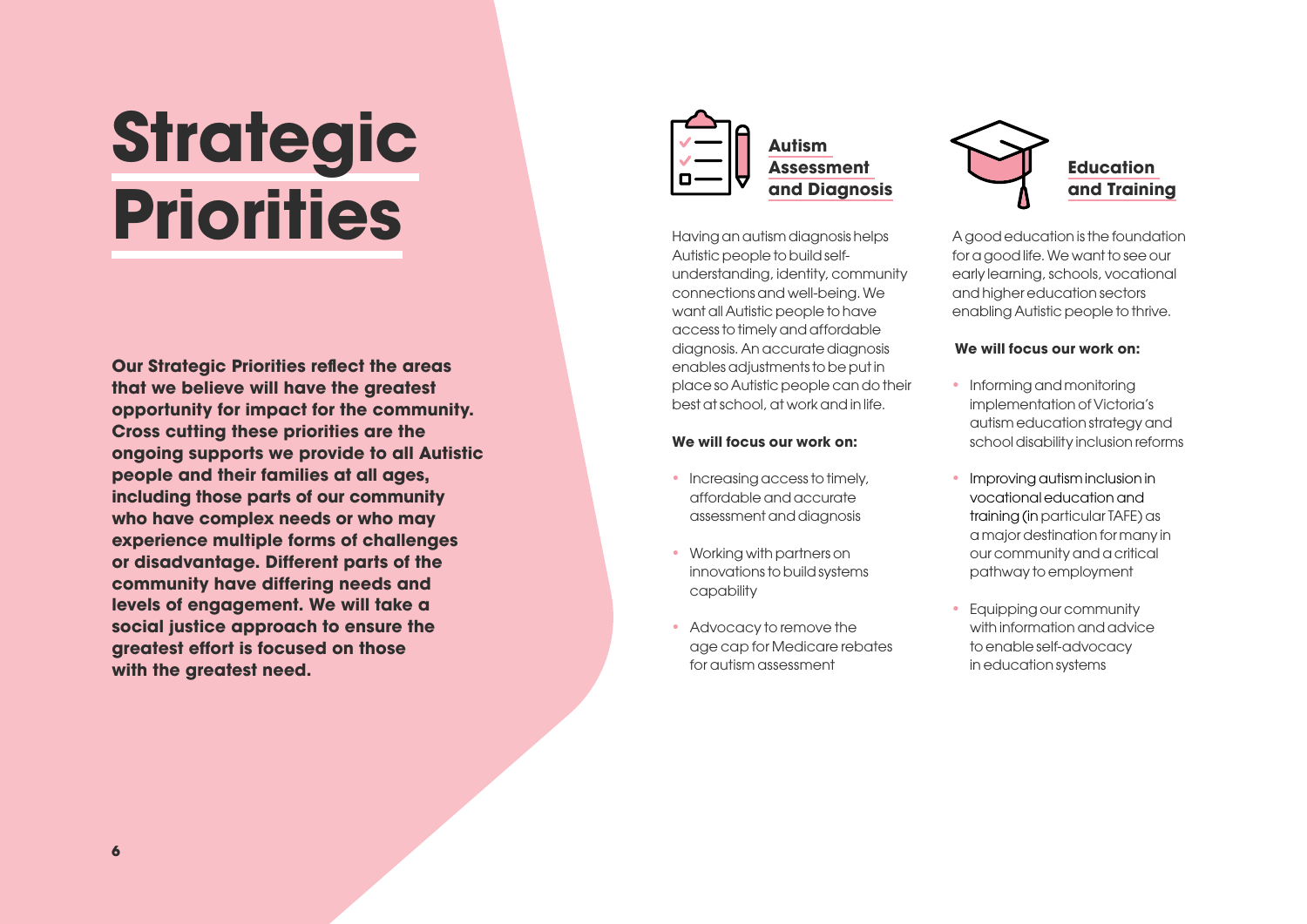

We know that Autistic people overwhelmingly want to work and are an asset to the Australian workforce. We want Autistic people's needs and value to be recognised and supported by government, employers and employment service providers.

### We will focus our work on:

- Partnering with employers, employment service providers and governments to adopt an autism positive employment approach
- Connecting with other autism organisations to complement their existing efforts in autism employment
- Strengthening our systemic advocacy for policy settings that markedly improve employment outcomes for the autistic population



The National Disability Insurance Scheme (NDIS) provides lifechanging supports. Ensuring it works well for Autistic people, the largest participant group in the NDIS (around a third), will deliver significant benefits to the Autistic and broader Australian community.

### We will focus our work on:

- Keeping governments and the National Disability Insurance Agency (NDIA) informed about how the NDIS is working for our community and providing advice on improvements
- Equipping our community with information and advice to build confidence in accessing and navigating the NDIS
- Supporting those in our community experiencing multiple forms of disadvantage to access and use the Scheme



Supporting the improvement of the health and wellbeing of the Autistic community is critical as it impacts upon every aspect of life. We consider health from a holistic standpoint, recognising that there are many social factors such as income, nutrition, housing, physical activity and social inclusion that influence health outcomes.

### We will focus our work on:

- Promoting Autistic health and wellbeing through information, advice and connections
- Supporting health and community services to build autism accessibility
- Advocating for autism-informed mental health policy and programs, in particular the redesign of Victoria's mental health system following the Royal Commission into Mental Health.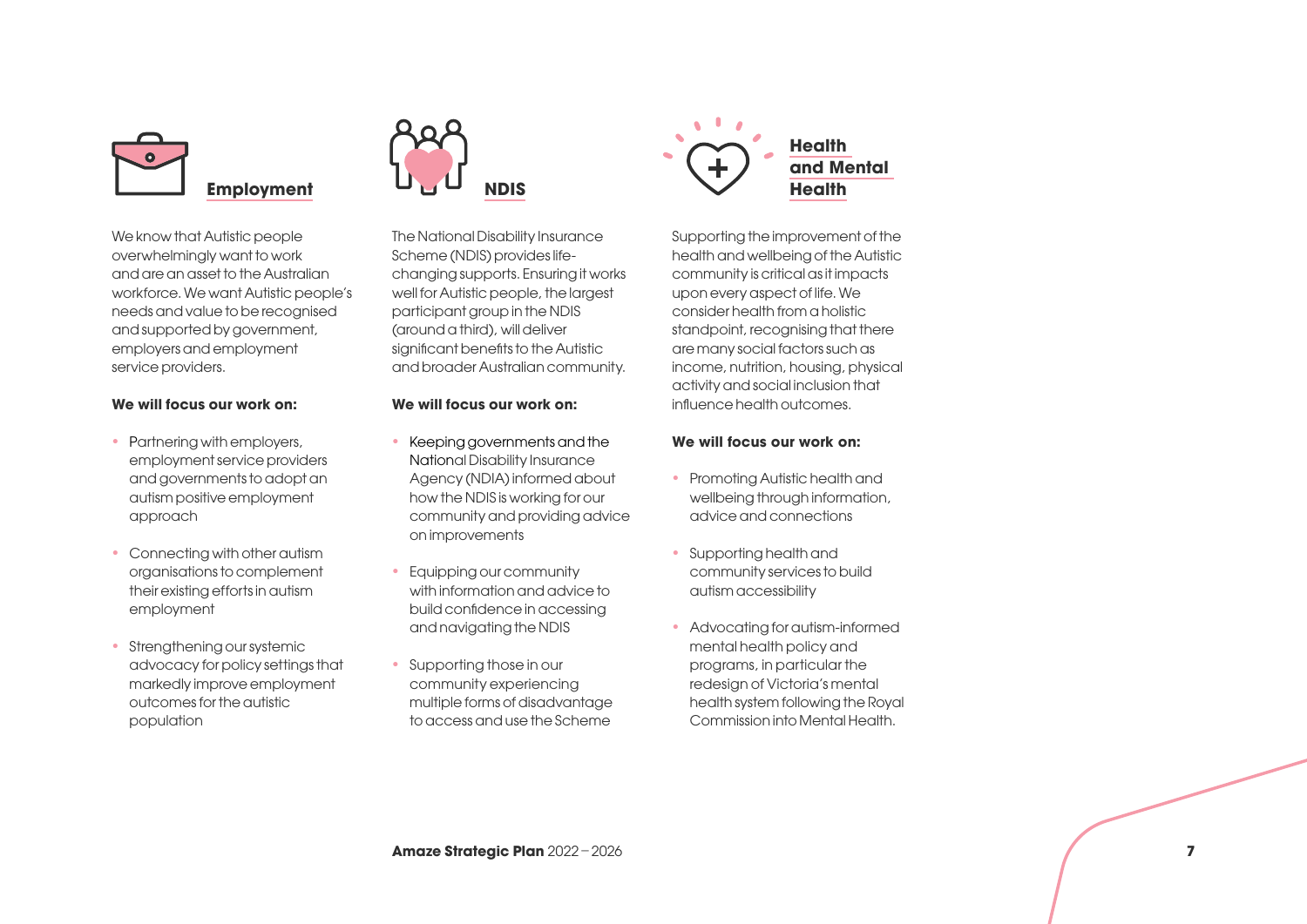# <span id="page-9-0"></span>**Measuring** our impact and outcomes

We want to contribute to real change and 'move the dial' in each of our Strategic Priority areas. To understand the difference we are making we need to measure what the impact is for the community.

Our aim is to integrate evaluation in all the work that we do. Ensuring every action we take, every project we roll out is having the intended consequences and that we learn from the results.

We know others' great work will also lead to changes, but we also want to learn from what we do, how we might do it better, and how we can effectively reach more people. With increased demand for our services, it is even more important we can measure and monitor impact and build transparency and honesty about our performance. We want to know and demonstrate that we are living up to our values.

One of the ways we will do this it through tracking outcomes for the Autistic community and broader community attitudes through our Autism Inclusion Monitor and community attitudes surveys.

Our goal is to deliver outcomes that create a positive future and picture of hope for all Autistic people and their families.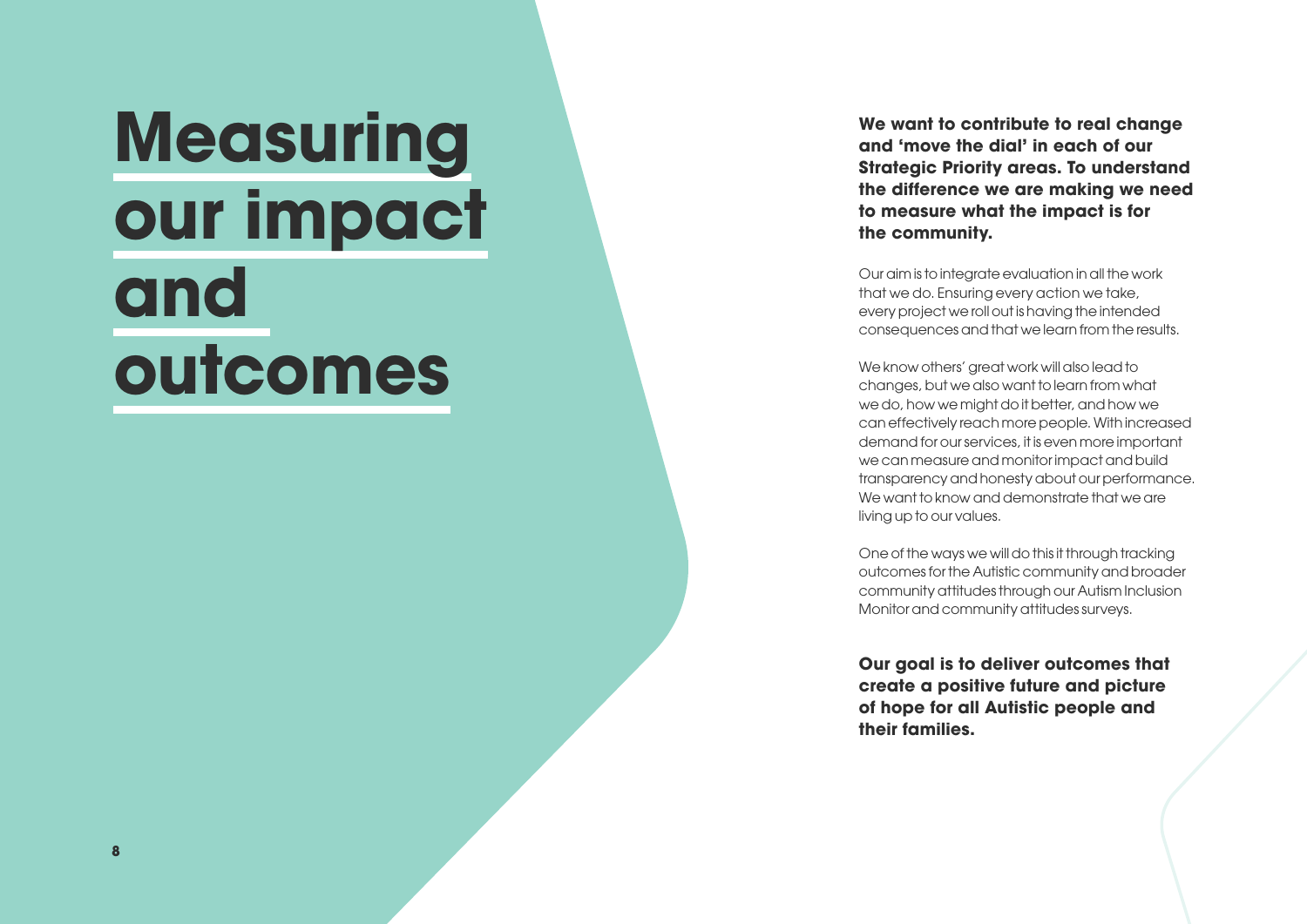